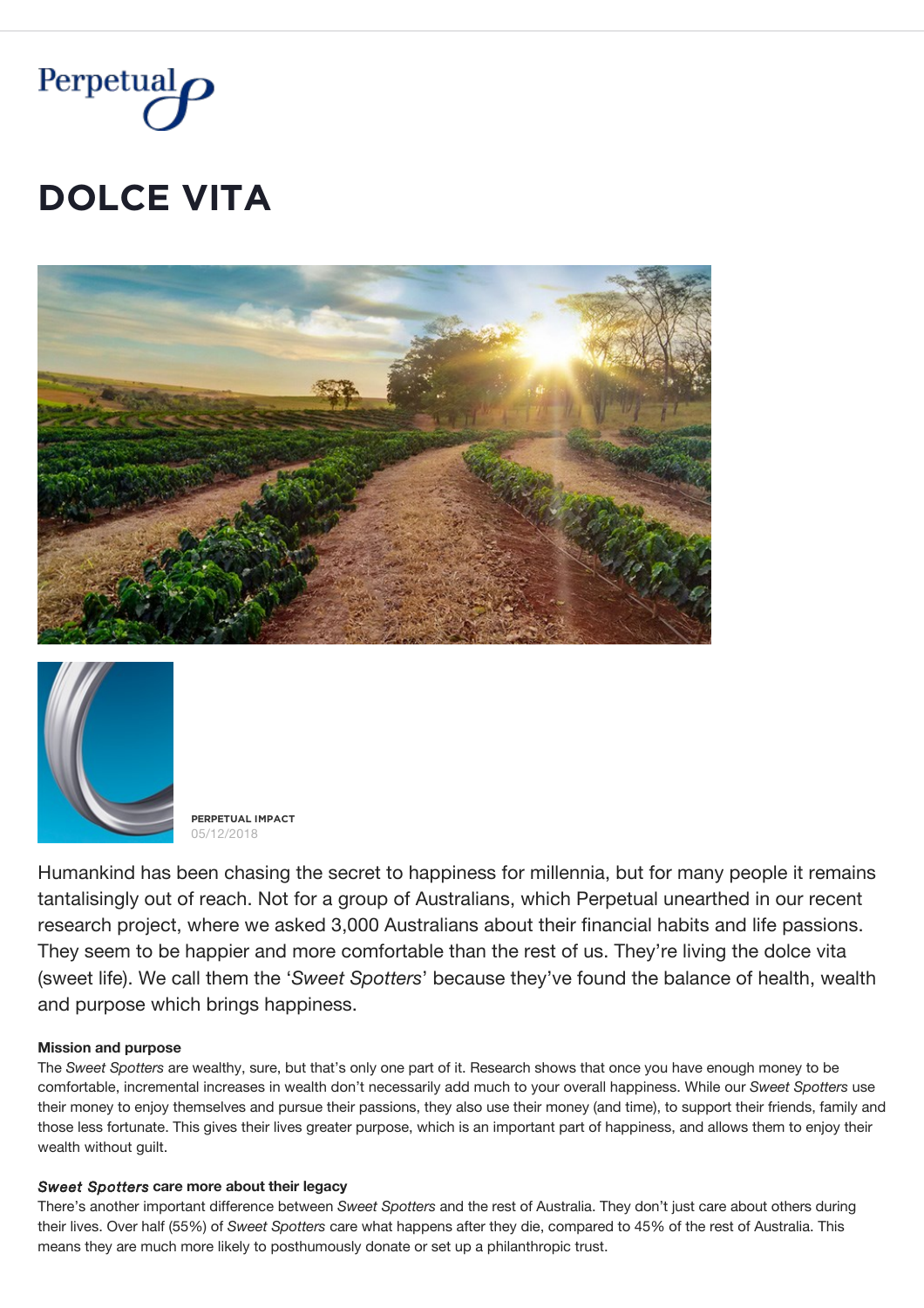*Sweet Spotters* are both happy people **and** good citizens. So let's look at what creates a *Sweet Spotter* – after all, if there are more of them, there'll be more people with the money and time to help others.

## **What's the plan?**

The *Sweet Spotters* didn't get to this happy place by accident. For most of them it was a result of years of hard work, planning and smart choices. For example, while many Australians find planning their finances is too difficult, too boring or something to do tomorrow, *Sweet Spotters* have much better financial sense.



As well as planning their finances carefully, *Sweet Spotters* have thought through the rest of their lives just as carefully. To be happy and healthy most people need regular exercise and mental stimulation, a good diet and close personal relationships.

One other aspect which is very important, but easily overlooked, is having something in your life which gives you a sense of purpose. This sense of purpose can come from many things including creative pursuits, caring for loved ones or using your skills and experience to make a difference in the lives of others. Many *Sweet Spotters* gain purpose through contributing to a cause they care about, either through volunteering, philanthropy or both.

### **Making the sweet spot even sweeter**

While *Sweet Spotters* care about their legacy and have adopted a smart approach to their finances in general, they aren't necessarily maximising the value of their charitable donations or taking full advantage of the tax-efficiencies available. Of all Australians surveyed that have a will, only 7.4% have included a charitable bequest in their will. In comparison, 39% of estates administered by Perpetual include a charitable bequest.

A strategic approach to philanthropy is more likely to help people achieve their financial and life goals. Successful philanthropy carefully matches an individual or family's long-term goals with a charity or cause and makes sure that the money is used in the most efficient and impactful way. Through more careful philanthropic planning our *Sweet Spotters* could take their life plans one